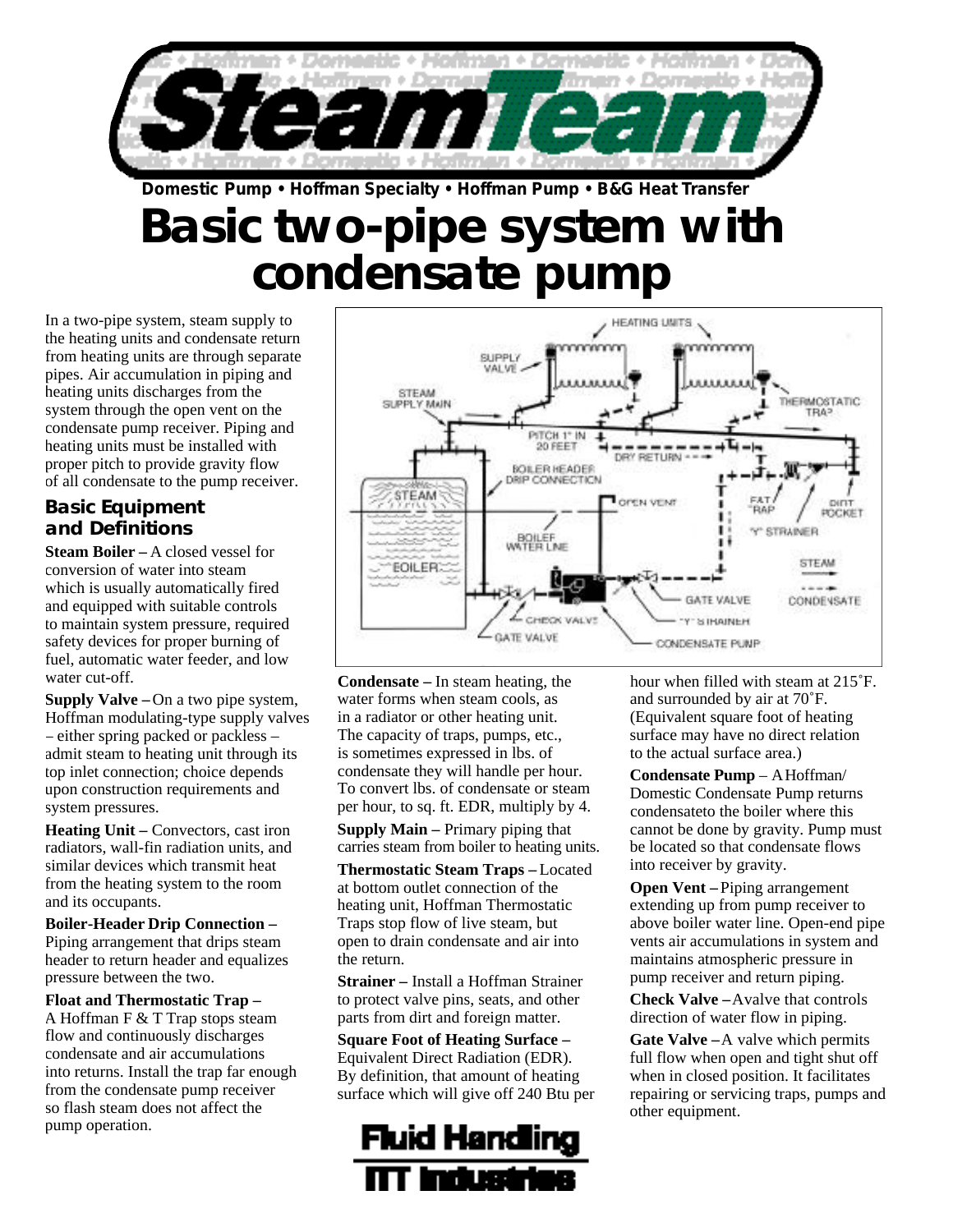# **Two-Pipe Steam**

#### **Two-Pipe, Down-Feed System with Condensate Pump**



#### **Two-Pipe, Up-Feed System with Condensate Pump**



## **Piping Tips**





**Connections for upfeed risers**

**Upfeed branch from main at 45° angle**



### **Pipe expansion joint for riser**

**Drop riser branched from main top at 45° angle Drop riser branched from main bottom**

#### **Equipment & Definitions in other two-pipe systems**

**Down-Feed Steam System –** Heating system in which supply main is above level of heating units it serves.

**Down-Feed Supply Riser –** Vertical piping that carries steam from overhead supply main to heating units below. Supply riser must be dripped through trap to return piping.

**Up-Feed Steam System –** Heating system in which supply main is below level of the heating units it serves. Low points of supply main must be properly dripped through trap to return piping.

**Up-Feed Supply Riser –** Vertical piping that carries steam from the supply main up to the heating units.

**Pressure Drop –** Loss of pressure due to pipe friction and the condensing process of steam.

**Differential Pressure –** Difference in pressure measured between inlet and outlet of trap or similar equipment.

**Mechanical Return System –** System that uses mechanical means (condensate pump) to return condensed steam (water) to the boiler. Pump must be located so that condensate flows into receiver by gravity.

**Vacuum Pump Equalizer –** Piping arrangement that equalizes induced vacuum between the supply header and vacuum pump receiver.

**Two-Pipe Vacuum System –** An ordinary two-pipe vacuum system uses a vacuum pump to create a subatmospheric pressure, usually 3" to 8" Hg. (Mercury), in the return piping. Vacuum removes air from system piping and heating units to provide quick heating pickup and efficient steam distribution. Condensate should flow to pump receiver by gravity.



**Riser branched from main bottom and dripped into wet return**

**Double radiator branch from rise**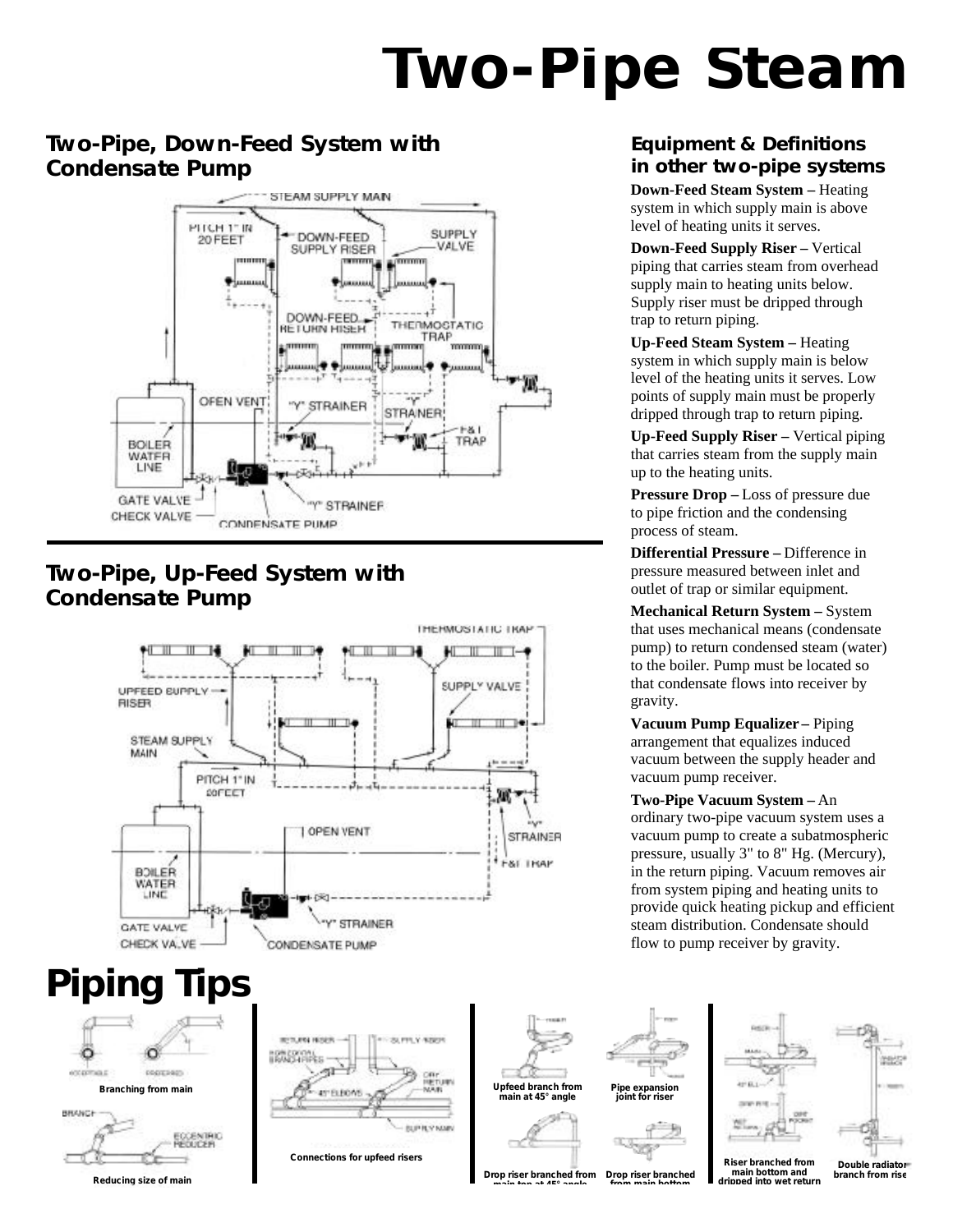# **Heating Systems**

**Accumulator Tank –** Where returns n a vacuum pump heating system are below inlet connection of vacuum pump receiver, an accumulator tank needs to be installed. Its location should be such hat condensate flows by gravity to the accumulator, and is lifted to vacuum pump receiver.

**Flash Steam –** Re-evaporation of condensate back into steam. It occurs when condensate flows into a reduced pressure area where the condensate's emperature is above boiling point for he reduced pressure. For example: If hot condensate is discharged by a trap into a low pressure return or into atmosphere, a certain percentage of water will be mmediately transformed into steam. Flash steam usually has a white, puffy appearance.

**Cooling Leg –** Alength of uninsulated pipe with sufficient cooling surface to lissipate enough heat so that steam condenses and trap can open to discharge condensate from unit. Needed only with hermostatic traps.

**Water Hammer –** Water hammer is one of the chief causes of noise in steam heating systems a nd also the major cause of damage to thermostats and floats in traps. It is a wave transmitted through a pipe filled, or partially filled, with water. It may originate as waves set up by steam passing at a high velocity over condensate collected in piping.



Fig. 3-19 illustrates how such a wave may be formed. The rapid passage of steam over the surface of the water causes a wave to form as at "B". The rapid condensation of the steam in pockets "A" brings the two slugs of water ogether with a considerable force, which may be telegraphed through the piping.



### **Typical Two-Pipe Vacuum System**



#### **Two-Pipe Vacuum System with Accumulator Tank**





**ROOM AND LE TRUS** 

**HEITLING**